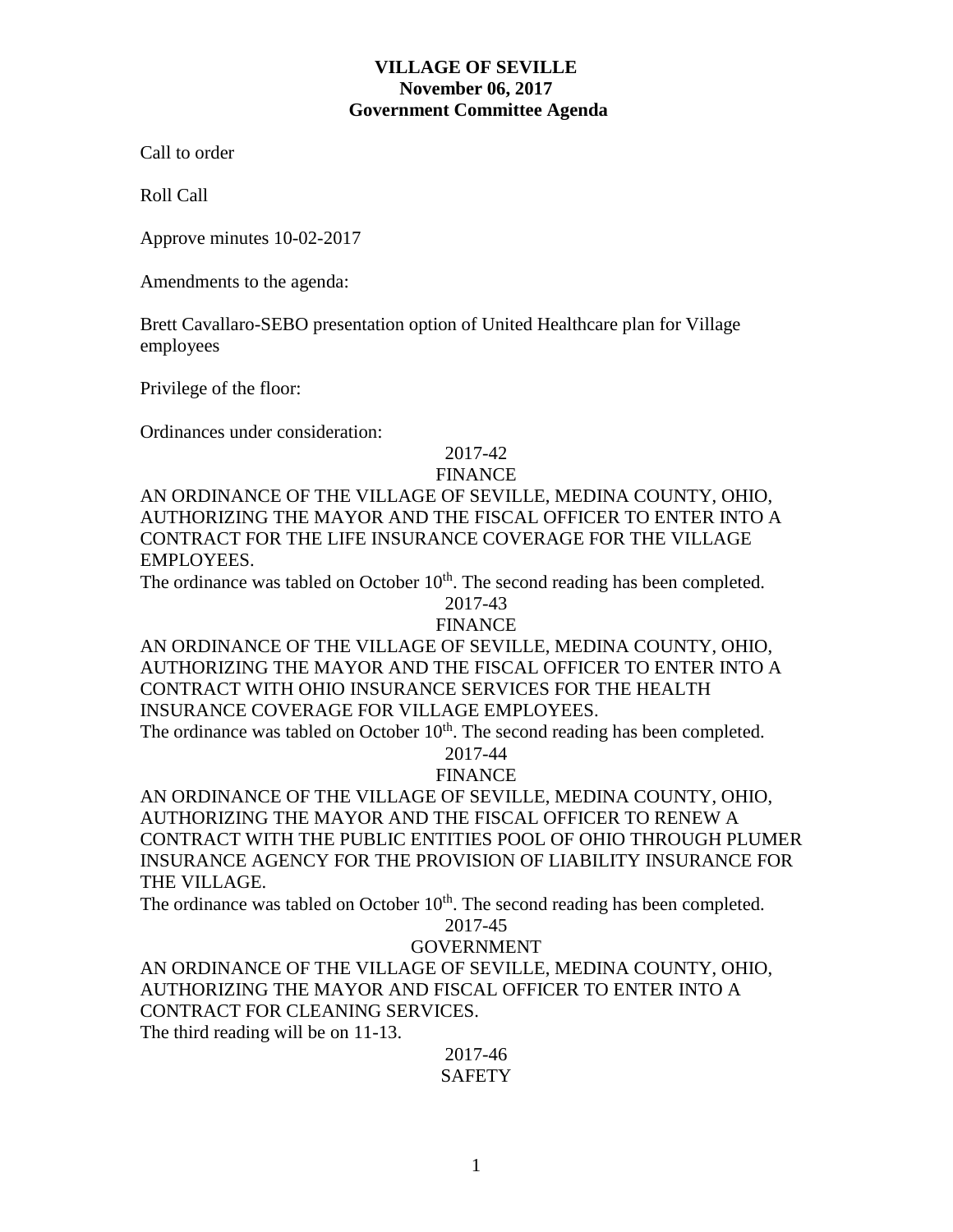## **VILLAGE OF SEVILLE November 06, 2017 Government Committee Agenda**

AN ORDINANCE OF THE VILLAGE OF SEVILLE, MEDINA COUNTY, OHIO, APPROVING, ADOPTING AND ENACTING THE 2018 EDITION OF THE MODEL OHIO MUNICIPAL CODE, PUBLISHED BY THE AMERICAN LEGAL PUBLISHING CORPORATION, FOR THE VILLAGE OF SEVILLE, OHIO; REPEALING ORDINANCES IN CONFLICT THEREWITH; AND PUBLISHING THE ENACTMENT OF NEW MATTER.

The third reading will be on 11-13.

2017-49

### **SAFETY**

A ORDINANCE OF THE VILLAGE OF SEVILLE, MEDINA COUNTY, OHIO, SETTING FORTH THE NUMBER OF FULL TIME POLICE OFFICERS TO BE EMPLOYED BY THE VILLAGE. The third reading will be on 11-13.

2017-51

#### FINANCE

A ORDINANCE OF THE VILLAGE OF SEVILLE, MEDINA COUNTY, OHIO, AUTHORIZING THE MAYOR AND THE FISCAL OFFICER TO ENTER INTO A CONTRACT WITH SIMMONS BROTHERS CONSTRUCTION FOR REPAIRS TO THE SEVILLE LIBRARY BUILDING.

The third reading will be on 11-13.

### 2017-52

### GOVERNMENT

A ORDINANCE OF THE VILLAGE OF SEVILLE, MEDINA COUNTY, OHIO, AUTHORIZING THE MAYOR AND THE FISCAL OFFICER TO ENTER INTO A CONTRACT WITH FIRST COMMUNICATIONS THROUGH THE MEDINA COUNTY FIBER NETWORK FOR COMMUNICATION AND DATA SERVICES. The third reading will be on 11-13.

# 2016-56

## **STREETS**

AN ORDINANCE OF THE VILLAGE OF SEVILLE, MEDINA COUNTY, OHIO, AUTHORIZING THE MAYOR AND THE FISCAL OFFICER TO ENTER INTO AN AGREEMENT WITH THE BOARD OF COUNTY COMMISSIONERS OF MEDINA COUNTY, OHIO, RELATIVE TO THE PURCHASE OF MATERIALS. The second reading will be on 11-13.

### 2017-57

### GOVERNMENT

AN ORDINANCE OF THE VILLAGE OF SEVILLE, MEDINA COUNTY, OHIO, AMENDING THE VILLAGE OF SEVILLE'S SALARY BENEFITS CODE RELATED TO WAGES OF EMPLOYEES OF THE VILLAGE OF SEVILLE FOR THE YEAR 2018.

The second reading will be on 11-13.

### 2017-58

## GOVERNMENT

AN ORDINANCE OF THE VILLAGE OF SEVILLE, MEDINA COUNTY, OHIO, RATIFYING AND CONFIRMING THE RENEWAL OF AN EXISTING